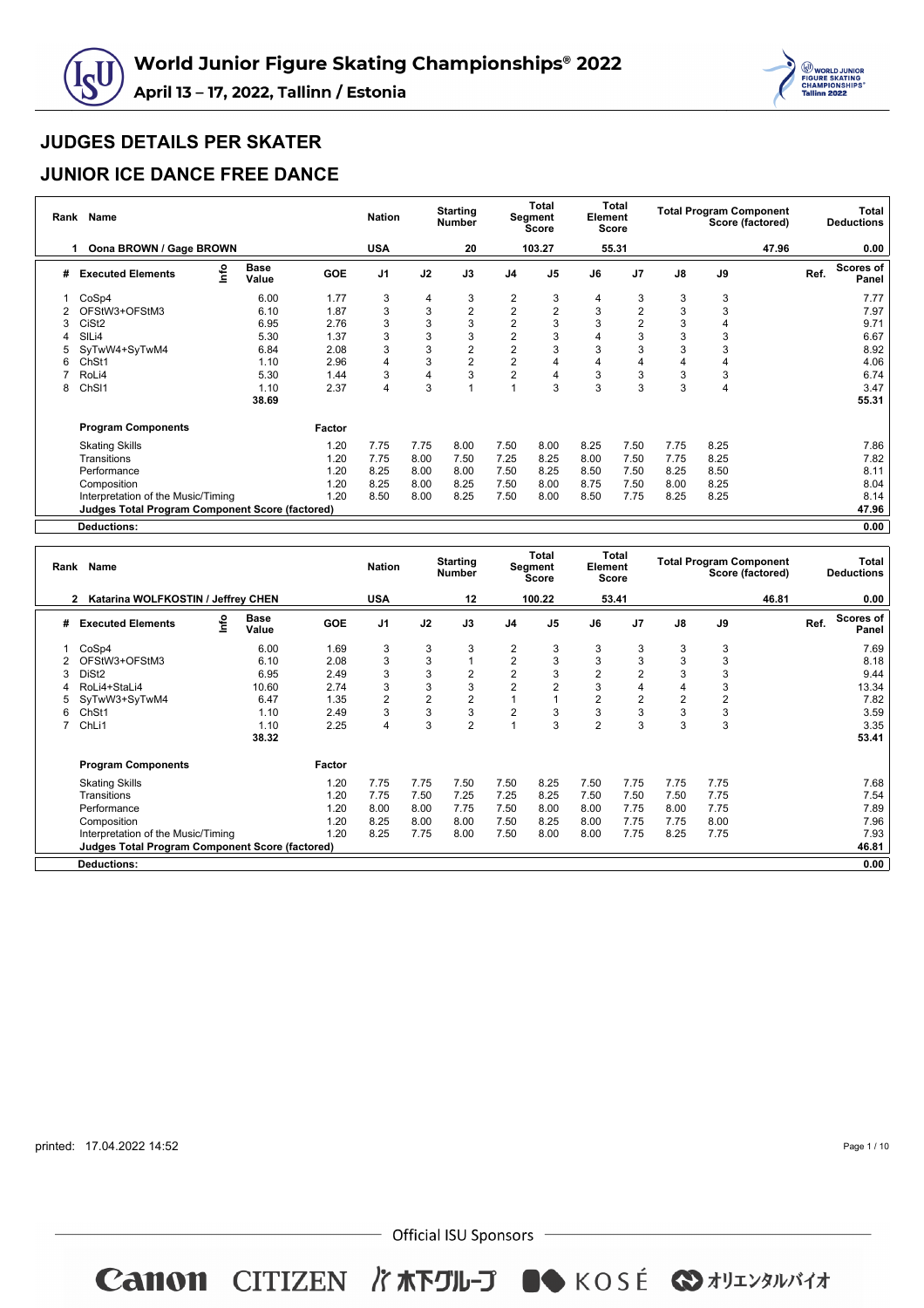



### **JUNIOR ICE DANCE FREE DANCE**

| Rank | Name                                                   |                      |            | <b>Nation</b>  |      | <b>Starting</b><br><b>Number</b> |                | Total<br>Segment<br>Score | Element        | Total<br>Score |                         |                  | <b>Total Program Component</b><br>Score (factored) |      | Total<br><b>Deductions</b> |
|------|--------------------------------------------------------|----------------------|------------|----------------|------|----------------------------------|----------------|---------------------------|----------------|----------------|-------------------------|------------------|----------------------------------------------------|------|----------------------------|
|      | Natalie D'ALESSANDRO / Bruce WADDELL                   |                      |            | <b>CAN</b>     |      | 19                               |                | 98.56                     |                | 51.55          |                         |                  | 47.01                                              |      | 0.00                       |
| #    | lnfo<br><b>Executed Elements</b>                       | <b>Base</b><br>Value | <b>GOE</b> | J <sub>1</sub> | J2   | J3                               | J <sub>4</sub> | J <sub>5</sub>            | J6             | J <sub>7</sub> | $\mathsf{J}8$           | J9               |                                                    | Ref. | <b>Scores of</b><br>Panel  |
|      | CoSp4                                                  | 6.00                 | 1.69       | 3              | 3    | 3                                | 3              | 3                         | 3              | 3              | 3                       | 4                |                                                    |      | 7.69                       |
|      | SIL <sub>i4</sub>                                      | 5.30                 | 1.37       | 3              | 3    | $\overline{2}$                   | 3              | 3                         | 3              | 3              | 3                       | 3                |                                                    |      | 6.67                       |
|      | ChS <sub>11</sub>                                      | 1.10                 | 2.37       | 3              | 3    |                                  | 2              |                           | 2              | 4              | $\overline{2}$          | 4                |                                                    |      | 3.47                       |
|      | CiSt1                                                  | 6.45                 | 2.35       | 3              | 3    |                                  | $\overline{2}$ | 3                         | $\overline{2}$ | 2              | $\overline{2}$          | 3                |                                                    |      | 8.80                       |
|      | SyTwW3+SyTwM3                                          | 6.10                 | 2.18       | 3              | 4    | 3                                | 3              | 3                         | $\overline{2}$ | 3              | 3                       | 3                |                                                    |      | 8.28                       |
| 6    | Ch <sub>St1</sub>                                      | 1.10                 | 2.37       | 3              | 3    | 2                                | 3              | 3                         | $\overline{2}$ | 3              | 3                       | 3                |                                                    |      | 3.47                       |
|      | OFStW1+OFStM2                                          | 5.09                 | 1.67       | 3              | 3    | 0                                | $\sqrt{2}$     |                           | $\overline{2}$ | 2              | $\overline{\mathbf{c}}$ | $\boldsymbol{2}$ |                                                    |      | 6.76                       |
| 8    | RoLi4                                                  | 5.30                 | 1.11       | $\overline{2}$ | 3    |                                  | $\overline{2}$ | $\overline{2}$            | $\overline{2}$ | 3              | 3                       | 3                |                                                    |      | 6.41                       |
|      |                                                        | 36.44                |            |                |      |                                  |                |                           |                |                |                         |                  |                                                    |      | 51.55                      |
|      | <b>Program Components</b>                              |                      | Factor     |                |      |                                  |                |                           |                |                |                         |                  |                                                    |      |                            |
|      | <b>Skating Skills</b>                                  |                      | 1.20       | 7.75           | 7.75 | 7.25                             | 8.00           | 8.50                      | 7.50           | 7.50           | 7.50                    | 7.75             |                                                    |      | 7.68                       |
|      | Transitions                                            |                      | 1.20       | 7.75           | 7.75 | 6.75                             | 7.75           | 8.50                      | 7.50           | 7.50           | 7.50                    | 7.75             |                                                    |      | 7.64                       |
|      | Performance                                            |                      | 1.20       | 8.25           | 8.00 | 7.50                             | 8.00           | 8.75                      | 7.75           | 7.75           | 7.75                    | 8.25             |                                                    |      | 7.96                       |
|      | Composition                                            |                      | 1.20       | 8.00           | 8.25 | 7.50                             | 8.00           | 8.50                      | 8.00           | 7.75           | 7.50                    | 8.00             |                                                    |      | 7.93                       |
|      | Interpretation of the Music/Timing                     |                      | 1.20       | 8.25           | 8.00 | 7.50                             | 8.25           | 8.50                      | 7.75           | 7.75           | 7.75                    | 8.00             |                                                    |      | 7.96                       |
|      | <b>Judges Total Program Component Score (factored)</b> |                      |            |                |      |                                  |                |                           |                |                |                         |                  |                                                    |      | 47.01                      |
|      | Deductions:                                            |                      |            |                |      |                                  |                |                           |                |                |                         |                  |                                                    |      | 0.00                       |

| Rank | Name                                                   |      |                      |            | <b>Nation</b>  |                | <b>Starting</b><br><b>Number</b> |                | <b>Total</b><br>Segment<br><b>Score</b> | Element        | <b>Total</b><br>Score |                |                | <b>Total Program Component</b><br>Score (factored) |      | Total<br><b>Deductions</b> |
|------|--------------------------------------------------------|------|----------------------|------------|----------------|----------------|----------------------------------|----------------|-----------------------------------------|----------------|-----------------------|----------------|----------------|----------------------------------------------------|------|----------------------------|
|      | Hannah LIM / Ye QUAN<br>4                              |      |                      |            | <b>KOR</b>     |                | 14                               |                | 95.62                                   |                | 52.20                 |                |                | 43.42                                              |      | 0.00                       |
| #    | <b>Executed Elements</b>                               | lnfo | <b>Base</b><br>Value | <b>GOE</b> | J <sub>1</sub> | J2             | J3                               | J <sub>4</sub> | J <sub>5</sub>                          | J6             | J <sub>7</sub>        | $\mathsf{J}8$  | J9             |                                                    | Ref. | <b>Scores of</b><br>Panel  |
|      | Ch <sub>St1</sub>                                      |      | 1.10                 | 2.85       | 3              | 3              | 4                                | 2              | 4                                       | 3              | 3                     | 4              | 4              |                                                    |      | 3.95                       |
| 2    | SyTwW4+SyTwM4                                          |      | 6.84                 | 2.08       | 4              | 3              | $\sqrt{2}$                       | $\overline{2}$ | 3                                       | 3              | 3                     | 3              | 3              |                                                    |      | 8.92                       |
|      | OFStW2+OFStM3                                          |      | 5.72                 | 1.35       | 2              | $\overline{2}$ | $\overline{2}$                   |                | $\overline{2}$                          | 2              |                       | 3              | $\overline{2}$ |                                                    |      | 7.07                       |
|      | SIL <sub>i4</sub>                                      |      | 5.30                 | 1.44       | 3              | 3              | $\overline{4}$                   | 2              | 3                                       | 3              | 3                     | $\overline{4}$ | 3              |                                                    |      | 6.74                       |
|      | CoSp4                                                  |      | 6.00                 | 1.13       | 2              | $\overline{2}$ | $\overline{2}$                   |                | $\overline{2}$                          | $\overline{2}$ | $\overline{c}$        | $\mathsf 3$    | 2              |                                                    |      | 7.13                       |
| 6    | DiSt1                                                  |      | 6.45                 | 2.08       | $\overline{2}$ | $\overline{2}$ |                                  | 2              | 3                                       | $\overline{2}$ | $\overline{2}$        | 3              | 2              |                                                    |      | 8.53                       |
|      | Ch <sub>SI1</sub>                                      |      | 1.10                 | 2.02       | 3              | 2              |                                  | 2              | 3                                       | 3              | $\overline{2}$        | $\overline{2}$ | 3              |                                                    |      | 3.12                       |
| 8    | RoLi4                                                  |      | 5.30                 | 1.44       | 3              | 3              | $\overline{4}$                   | 3              | 3                                       | Δ              | 3                     | 3              | 3              |                                                    |      | 6.74                       |
|      |                                                        |      | 37.81                |            |                |                |                                  |                |                                         |                |                       |                |                |                                                    |      | 52.20                      |
|      | <b>Program Components</b>                              |      |                      | Factor     |                |                |                                  |                |                                         |                |                       |                |                |                                                    |      |                            |
|      | <b>Skating Skills</b>                                  |      |                      | 1.20       | 7.00           | 7.25           | 7.25                             | 7.00           | 7.25                                    | 7.00           | 6.75                  | 7.25           | 6.75           |                                                    |      | 7.07                       |
|      | Transitions                                            |      |                      | 1.20       | 6.75           | 7.25           | 7.00                             | 6.75           | 7.25                                    | 7.00           | 6.50                  | 7.25           | 6.50           |                                                    |      | 6.93                       |
|      | Performance                                            |      |                      | 1.20       | 7.25           | 7.50           | 8.00                             | 7.00           | 7.25                                    | 8.00           | 7.00                  | 7.50           | 7.25           |                                                    |      | 7.39                       |
|      | Composition                                            |      |                      | 1.20       | 7.25           | 7.75           | 8.50                             | 7.00           | 7.25                                    | 8.00           | 7.00                  | 7.75           | 7.00           |                                                    |      | 7.43                       |
|      | Interpretation of the Music/Timing                     |      |                      | 1.20       | 7.25           | 7.50           | 8.75                             | 7.00           | 7.25                                    | 8.00           | 6.75                  | 7.50           | 7.00           |                                                    |      | 7.36                       |
|      | <b>Judges Total Program Component Score (factored)</b> |      |                      |            |                |                |                                  |                |                                         |                |                       |                |                |                                                    |      | 43.42                      |
|      | <b>Deductions:</b>                                     |      |                      |            |                |                |                                  |                |                                         |                |                       |                |                |                                                    |      | 0.00                       |

printed: 17.04.2022 14:52

Page 2 / 10

 $-$  Official ISU Sponsors  $-$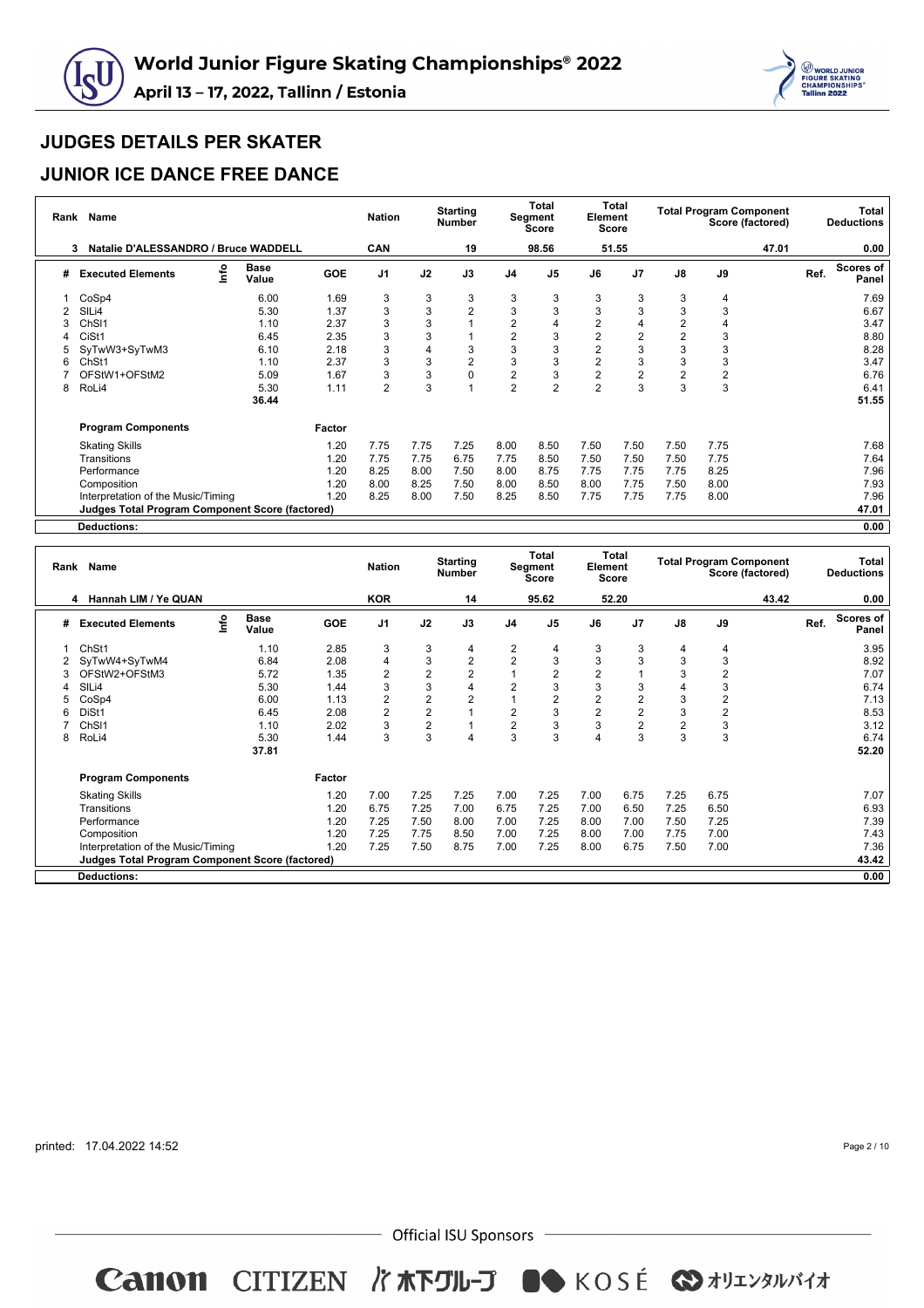



### **JUNIOR ICE DANCE FREE DANCE**

| Rank | <b>Name</b>                                            |      |                      |            | <b>Nation</b>           |                | <b>Starting</b><br><b>Number</b> |                | <b>Total</b><br>Segment<br><b>Score</b> | Element        | Total<br><b>Score</b> |                | <b>Total Program Component</b> | Score (factored) |      | Total<br><b>Deductions</b> |
|------|--------------------------------------------------------|------|----------------------|------------|-------------------------|----------------|----------------------------------|----------------|-----------------------------------------|----------------|-----------------------|----------------|--------------------------------|------------------|------|----------------------------|
|      | Nadija BASHYNSKA / Peter BEAUMONT<br>5.                |      |                      |            | CAN                     |                | 18                               |                | 94.19                                   |                | 49.79                 |                |                                | 44.40            |      | 0.00                       |
| #    | <b>Executed Elements</b>                               | lnfo | <b>Base</b><br>Value | <b>GOE</b> | J <sub>1</sub>          | J2             | J3                               | J <sub>4</sub> | J <sub>5</sub>                          | J6             | J <sub>7</sub>        | $\mathsf{J}8$  | J9                             |                  | Ref. | Scores of<br>Panel         |
|      | StaLi4+RoLi1                                           |      | 8.35                 | 3.01       | 3                       | 4              | 2                                | 2              | 4                                       | 2              | 4                     | 4              | 4                              |                  |      | 11.36                      |
| 2    | SyTwW4+SyTwM4                                          |      | 6.84                 | 1.46       | $\overline{2}$          | $\overline{2}$ | 2                                | $\sqrt{2}$     | 2                                       | $\overline{2}$ | 3                     | $\overline{2}$ | $\overline{2}$                 |                  |      | 8.30                       |
| 3    | ChS <sub>11</sub>                                      |      | 1.10                 | 1.90       | 2                       | 3              |                                  | $\overline{2}$ |                                         | $\overline{2}$ | 3                     | $\overline{2}$ | 3                              |                  |      | 3.00                       |
| 4    | CoSp4                                                  |      | 6.00                 | 1.61       | 3                       | 3              | $\overline{2}$                   | 3              |                                         | 3              | 3                     | 3              | 3                              |                  |      | 7.61                       |
| 5    | DiSt <sub>3</sub>                                      |      | 7.70                 | 1.80       | 2                       | $\overline{2}$ |                                  |                |                                         | 2              | 2                     | $\overline{2}$ | 2                              |                  |      | 9.50                       |
| 6    | OFStW2+OFStM2                                          |      | 5.34                 | 1.56       | $\overline{\mathbf{c}}$ | 3              |                                  | $\overline{2}$ |                                         | 2              | 2                     | 3              | $\overline{\mathbf{c}}$        |                  |      | 6.90                       |
|      | ChL <sub>i1</sub>                                      |      | 1.10                 | 2.02       | 2                       | 3              | $\overline{2}$                   | $\overline{2}$ | 2                                       | 3              | 4                     | 3              | $\overline{2}$                 |                  |      | 3.12                       |
|      |                                                        |      | 36.43                |            |                         |                |                                  |                |                                         |                |                       |                |                                |                  |      | 49.79                      |
|      | <b>Program Components</b>                              |      |                      | Factor     |                         |                |                                  |                |                                         |                |                       |                |                                |                  |      |                            |
|      | <b>Skating Skills</b>                                  |      |                      | 1.20       | 7.00                    | 7.50           | 7.25                             | 7.25           | 7.75                                    | 7.50           | 7.50                  | 7.25           | 7.00                           |                  |      | 7.32                       |
|      | Transitions                                            |      |                      | 1.20       | 6.75                    | 7.50           | 6.50                             | 7.00           | 7.50                                    | 7.50           | 7.50                  | 7.25           | 7.00                           |                  |      | 7.21                       |
|      | Performance                                            |      |                      | 1.20       | 7.25                    | 7.50           | 7.25                             | 7.25           | 7.50                                    | 7.75           | 7.50                  | 7.50           | 7.25                           |                  |      | 7.39                       |
|      | Composition                                            |      |                      | 1.20       | 7.00                    | 7.75           | 7.25                             | 7.25           | 7.75                                    | 7.75           | 7.75                  | 7.50           | 7.50                           |                  |      | 7.54                       |
|      | Interpretation of the Music/Timing                     |      |                      | 1.20       | 7.00                    | 7.50           | 7.25                             | 7.50           | 7.50                                    | 7.75           | 7.75                  | 7.75           | 7.50                           |                  |      | 7.54                       |
|      | <b>Judges Total Program Component Score (factored)</b> |      |                      |            |                         |                |                                  |                |                                         |                |                       |                |                                |                  |      | 44.40                      |
|      | <b>Deductions:</b>                                     |      |                      |            |                         |                |                                  |                |                                         |                |                       |                |                                |                  |      | 0.00                       |

**Rank Name Nation Starting Number Total Segment Score Total Element Score Total Program Component Score (factored) Total Deductions 6 Angela LING / Caleb WEIN USA 15 92.55 50.01 42.54 0.00 # Executed Elements Info Base Value GOE J1 J2 J3 J4 J5 J6 J7 J8 J9 Ref. Scores of Panel** 1 OFStW3+OFStM3 6.10 1.56 2 2 2 2 2 2 2 3 3 7.66 2 SlLi4+RoLi4 10.60 2.35 3 3 2 1 2 2 3 3 3 12.95 3 SyTwW4+SyTwM4 6.84 1.46 2 2 2 2 2 1 2 3 2 8.30 4 CoSp4 6.00 1.21 2 3 2 2 2 2 2 3 2 7.21 5 DiSt1 6.45 1.80 2 2 1 1 2 2 2 2 2 8.25 6 ChSt1 1.10 1.54 2 2 2 1 2 1 2 2 2 2.64 7 ChLi1 1.10 1.90 3 2 2 2 2 1 3 3 2 3.00 **38.19 50.01 Program Components Factor** Skating Skills 1.20 6.75 7.50 7.25 7.00 7.00 7.50 6.50 7.25 6.75 7.07 Transitions 1.20 6.75 7.25 7.25 6.75 7.00 7.25 6.50 7.00 6.75 6.96 Performance 1.20 7.00 7.25 7.50 7.00 7.00 7.00 6.75 7.50 7.00 7.11 Composition 1.20 7.25 7.25 7.25 6.75 7.00 7.25 6.50 7.25 7.00 7.11 Interpretation of the Music/Timing 1.20 7.25 7.25 7.25 7.25 7.00 7.25 6.75 7.25 7.25 7.21 **Judges Total Program Component Score (factored) 42.54 Deductions: 0.00**

printed: 17.04.2022 14:52

Page 3 / 10

- Official ISU Sponsors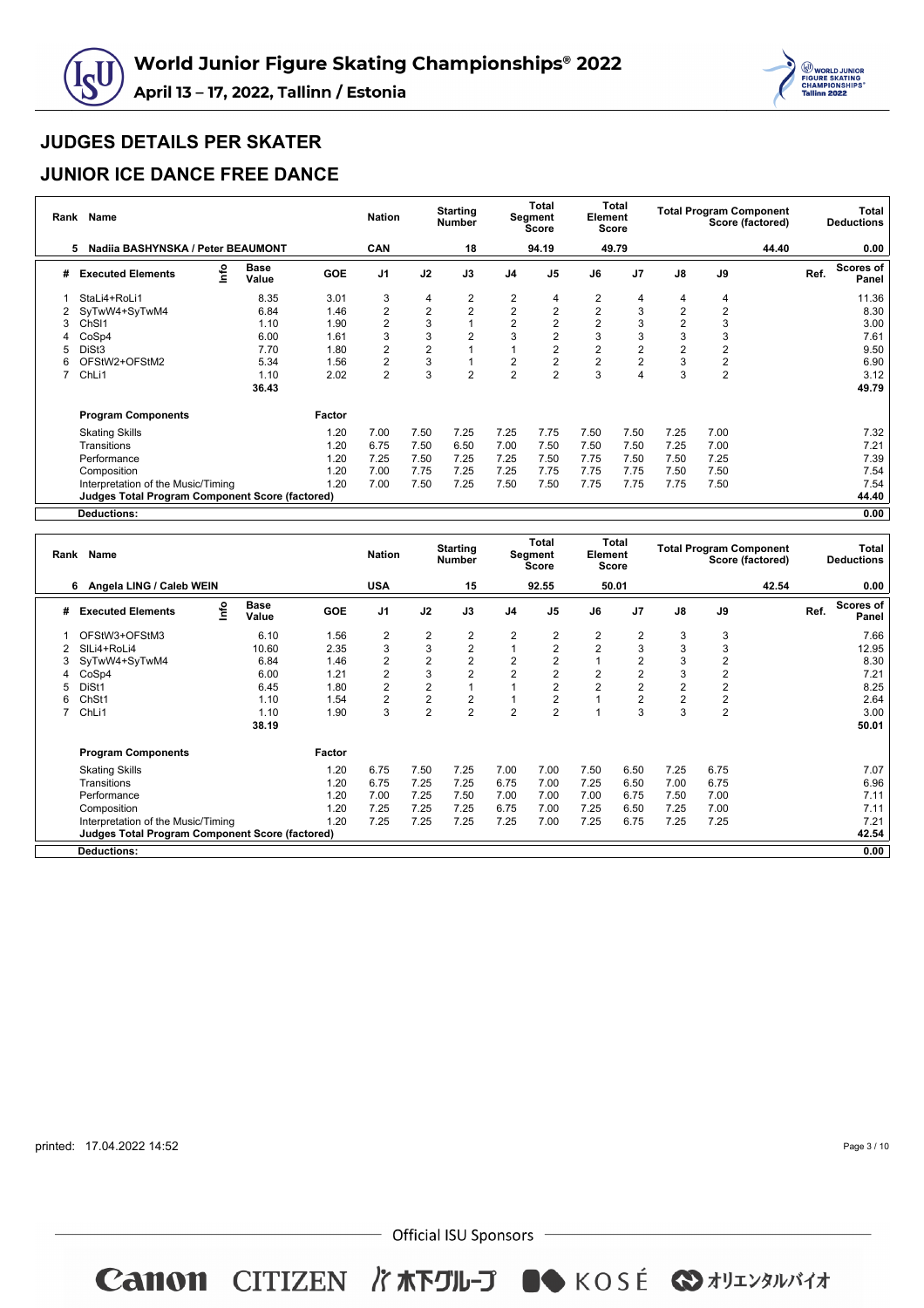



### **JUNIOR ICE DANCE FREE DANCE**

|   | Rank Name                                              |                      |            | <b>Nation</b>           |                | <b>Starting</b><br><b>Number</b> |                | Total<br>Segment<br><b>Score</b> | Element        | Total<br><b>Score</b> |                | <b>Total Program Component</b> | Score (factored) |      | Total<br><b>Deductions</b> |
|---|--------------------------------------------------------|----------------------|------------|-------------------------|----------------|----------------------------------|----------------|----------------------------------|----------------|-----------------------|----------------|--------------------------------|------------------|------|----------------------------|
|   | Darya GRIMM / Michail SAVITSKIY                        |                      |            | <b>GER</b>              |                | 17                               |                | 92.01                            |                | 49.21                 |                |                                | 42.80            |      | 0.00                       |
| # | lnfo<br><b>Executed Elements</b>                       | <b>Base</b><br>Value | <b>GOE</b> | J <sub>1</sub>          | J2             | J3                               | J <sub>4</sub> | J <sub>5</sub>                   | J6             | J <sub>7</sub>        | $\mathsf{J}8$  | J9                             |                  | Ref. | Scores of<br>Panel         |
|   | CuLi4                                                  | 5.30                 | 1.05       | 3                       | 2              | 2                                | 2              | 3                                | 2              | 2                     | 2              | 4                              |                  |      | 6.35                       |
| 2 | SyTwW4+SyTwM4                                          | 6.84                 | 1.97       | $\overline{\mathbf{c}}$ | 3              | 3                                | $\sqrt{2}$     | 3                                | 2              | 3                     | 3              | 3                              |                  |      | 8.81                       |
| 3 | CoSp4                                                  | 6.00                 | 1.45       | 2                       | 3              | 3                                | $\overline{2}$ | 3                                | $\overline{2}$ | 2                     | 3              | 3                              |                  |      | 7.45                       |
|   | OFStW2+OFStM2                                          | 5.34                 | 1.14       | 2                       | $\overline{2}$ | 0                                |                |                                  |                |                       | $\overline{2}$ | 3                              |                  |      | 6.48                       |
|   | MiSt <sub>2</sub>                                      | 6.95                 | 1.66       | $\overline{2}$          | $\overline{2}$ |                                  | $\overline{2}$ |                                  |                |                       | $\overline{2}$ | 3                              |                  |      | 8.61                       |
| ี | Ch <sub>St1</sub>                                      | 1.10                 | 1.66       | 2                       | $\overline{2}$ |                                  | $\overline{2}$ | 3                                |                | 2                     | 3              | $\overline{2}$                 |                  |      | 2.76                       |
|   | RoLi4                                                  | 5.30                 | 1.05       | 2                       | $\overline{2}$ | $\overline{2}$                   |                | 3                                | $\overline{2}$ | 2                     | 3              | 3                              |                  |      | 6.35                       |
| 8 | ChL <sub>i1</sub>                                      | 1.10                 | 1.30       | $\overline{1}$          | $\overline{2}$ | $\overline{2}$                   |                |                                  |                | $\overline{2}$        | $\overline{2}$ | $\overline{2}$                 |                  |      | 2.40                       |
|   |                                                        | 37.93                |            |                         |                |                                  |                |                                  |                |                       |                |                                |                  |      | 49.21                      |
|   | <b>Program Components</b>                              |                      | Factor     |                         |                |                                  |                |                                  |                |                       |                |                                |                  |      |                            |
|   | <b>Skating Skills</b>                                  |                      | 1.20       | 6.50                    | 7.25           | 7.00                             | 7.00           | 7.25                             | 6.75           | 6.75                  | 7.00           | 7.50                           |                  |      | 7.00                       |
|   | Transitions                                            |                      | 1.20       | 6.75                    | 7.25           | 7.00                             | 7.00           | 7.25                             | 6.75           | 6.75                  | 7.00           | 7.25                           |                  |      | 7.00                       |
|   | Performance                                            |                      | 1.20       | 7.00                    | 7.25           | 7.25                             | 7.25           | 7.50                             | 6.75           | 7.00                  | 7.25           | 7.50                           |                  |      | 7.21                       |
|   | Composition                                            |                      | 1.20       | 7.00                    | 7.50           | 6.50                             | 7.00           | 7.50                             | 7.25           | 7.00                  | 7.25           | 7.50                           |                  |      | 7.21                       |
|   | Interpretation of the Music/Timing                     |                      | 1.20       | 6.75                    | 7.25           | 7.25                             | 7.25           | 7.50                             | 7.00           | 7.25                  | 7.25           | 7.50                           |                  |      | 7.25                       |
|   | <b>Judges Total Program Component Score (factored)</b> |                      |            |                         |                |                                  |                |                                  |                |                       |                |                                |                  |      | 42.80                      |
|   | Deductions:                                            |                      |            |                         |                |                                  |                |                                  |                |                       |                |                                |                  |      | 0.00                       |

| Rank | <b>Name</b>                                            |      |                      |            | <b>Nation</b>  |                | <b>Starting</b><br><b>Number</b> |                | Total<br>Segment<br><b>Score</b> | Element        | Total<br>Score |                |                | <b>Total Program Component</b><br>Score (factored) |      | Total<br><b>Deductions</b> |
|------|--------------------------------------------------------|------|----------------------|------------|----------------|----------------|----------------------------------|----------------|----------------------------------|----------------|----------------|----------------|----------------|----------------------------------------------------|------|----------------------------|
|      | Angelina KUDRYAVTSEVA / Ilia KARANKEVICH<br>8          |      |                      |            | <b>CYP</b>     |                | 16                               |                | 90.41                            |                | 47.96          |                |                | 42.45                                              |      | 0.00                       |
| #    | <b>Executed Elements</b>                               | lnfo | <b>Base</b><br>Value | <b>GOE</b> | J <sub>1</sub> | J2             | J3                               | J <sub>4</sub> | J <sub>5</sub>                   | J6             | J7             | $\mathsf{J}8$  | J9             |                                                    | Ref. | Scores of<br>Panel         |
|      | SyTwW3+SyTwM4                                          |      | 6.47                 | $-0.10$    | $\overline{2}$ | $\mathbf 0$    | $-1$                             |                | 0                                | $-1$           | $\Omega$       | $-1$           | $\mathbf 0$    |                                                    |      | 6.37                       |
|      | SILi4+RoLi4                                            |      | 10.60                | 2.48       | 4              | 3              | 3                                | $\overline{2}$ | 3                                | $\overline{2}$ | $\overline{2}$ | 3              | 3              |                                                    |      | 13.08                      |
|      | ChL <sub>i1</sub>                                      |      | 1.10                 | 1.90       | 3              | 3              |                                  | $\overline{2}$ | 3                                | 2              |                | 3              | $\overline{2}$ |                                                    |      | 3.00                       |
|      | DiSt3                                                  |      | 7.70                 | 1.52       | $\overline{2}$ |                |                                  | 3              | $\overline{2}$                   |                |                | $\overline{2}$ |                |                                                    |      | 9.22                       |
|      | OFStW3+OFStM2                                          |      | 5.72                 | 1.04       | $\overline{2}$ | $\overline{2}$ | $\mathbf 0$                      | 2              |                                  |                |                | $\overline{2}$ |                |                                                    |      | 6.76                       |
| 6    | CoSp4                                                  |      | 6.00                 | 0.89       | 2              | $\overline{c}$ | $\overline{2}$                   |                |                                  |                |                | $\overline{2}$ | 2              |                                                    |      | 6.89                       |
|      | ChSt1                                                  |      | 1.10                 | 1.54       | 3              | $\overline{2}$ |                                  | 2              | $\overline{2}$                   |                |                | 3              | $\overline{2}$ |                                                    |      | 2.64                       |
|      |                                                        |      | 38.69                |            |                |                |                                  |                |                                  |                |                |                |                |                                                    |      | 47.96                      |
|      | <b>Program Components</b>                              |      |                      | Factor     |                |                |                                  |                |                                  |                |                |                |                |                                                    |      |                            |
|      | <b>Skating Skills</b>                                  |      |                      | 1.20       | 7.00           | 7.25           | 6.75                             | 7.75           | 7.50                             | 6.75           | 6.50           | 6.75           | 6.75           |                                                    |      | 6.96                       |
|      | Transitions                                            |      |                      | 1.20       | 7.00           | 7.00           | 6.75                             | 7.50           | 7.50                             | 6.75           | 6.25           | 6.75           | 7.00           |                                                    |      | 6.96                       |
|      | Performance                                            |      |                      | 1.20       | 7.25           | 7.00           | 6.75                             | 7.75           | 7.25                             | 6.75           | 6.50           | 7.00           | 7.00           |                                                    |      | 7.00                       |
|      | Composition                                            |      |                      | 1.20       | 7.50           | 7.00           | 7.25                             | 7.75           | 7.50                             | 7.00           | 6.50           | 7.75           | 7.25           |                                                    |      | 7.32                       |
|      | Interpretation of the Music/Timing                     |      |                      | 1.20       | 7.25           | 7.00           | 7.00                             | 7.75           | 7.25                             | 7.00           | 6.75           | 7.25           | 7.25           |                                                    |      | 7.14                       |
|      | <b>Judges Total Program Component Score (factored)</b> |      |                      |            |                |                |                                  |                |                                  |                |                |                |                |                                                    |      | 42.45                      |
|      | <b>Deductions:</b>                                     |      |                      |            |                |                |                                  |                |                                  |                |                |                |                |                                                    |      | 0.00                       |

printed: 17.04.2022 14:52

Page 4 / 10

 $-$  Official ISU Sponsors  $-$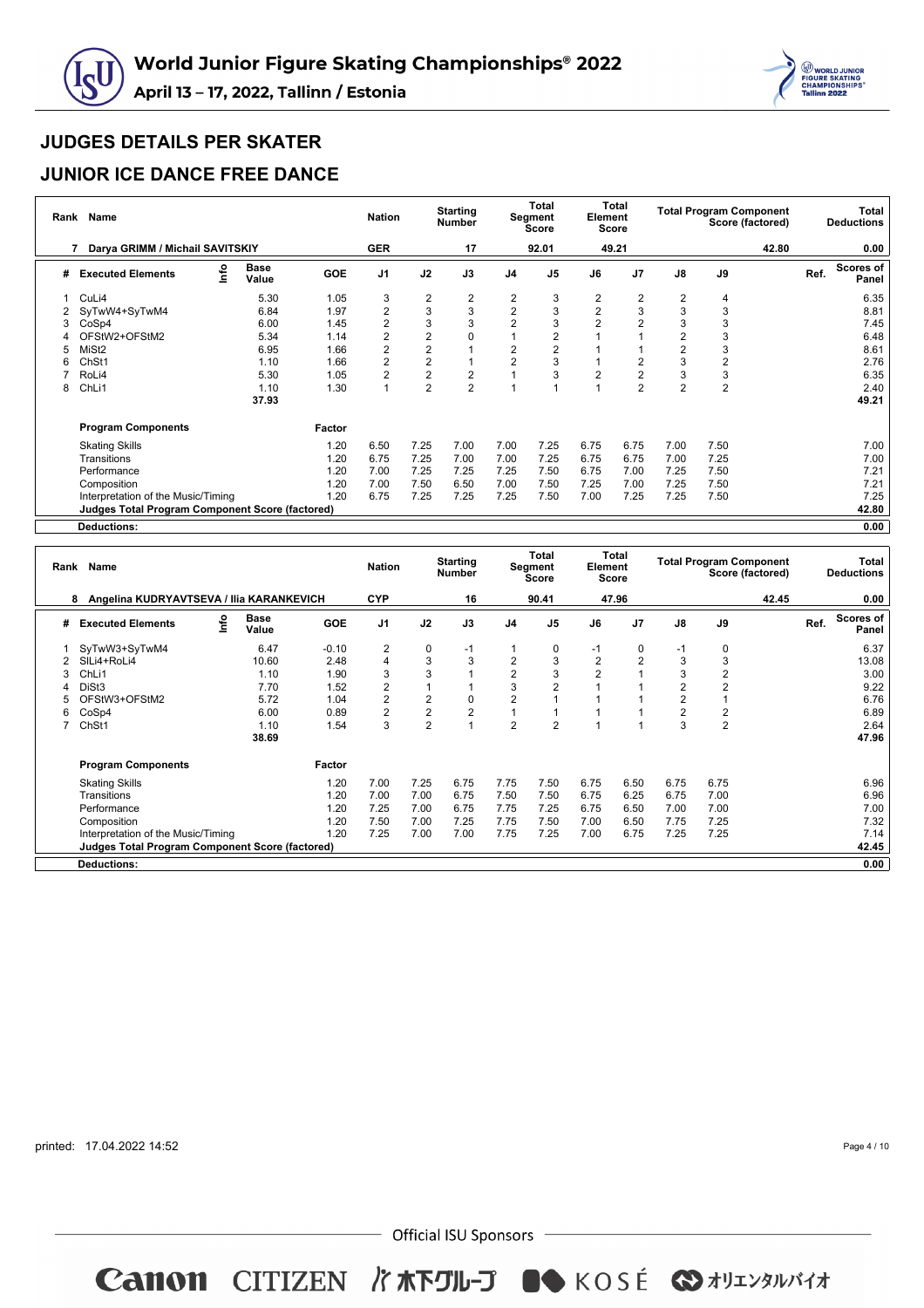



### **JUNIOR ICE DANCE FREE DANCE**

|   | Rank Name                                              |                      |            | <b>Nation</b>  |                | <b>Starting</b><br><b>Number</b> |                | Total<br>Segment<br><b>Score</b> | Element  | Total<br><b>Score</b> |                         | <b>Total Program Component</b> | Score (factored) |      | Total<br><b>Deductions</b> |
|---|--------------------------------------------------------|----------------------|------------|----------------|----------------|----------------------------------|----------------|----------------------------------|----------|-----------------------|-------------------------|--------------------------------|------------------|------|----------------------------|
|   | Eva BERNARD / Tom JOCHUM<br>9                          |                      |            | <b>FRA</b>     |                | 10                               |                | 84.05                            |          | 45.48                 |                         |                                | 38.57            |      | 0.00                       |
| # | lnfo<br><b>Executed Elements</b>                       | <b>Base</b><br>Value | <b>GOE</b> | J <sub>1</sub> | J2             | J3                               | J <sub>4</sub> | J <sub>5</sub>                   | J6       | J <sub>7</sub>        | $\mathsf{J}8$           | J9                             |                  | Ref. | <b>Scores of</b><br>Panel  |
|   | CoSp4                                                  | 6.00                 | 0.80       | 2              |                |                                  |                |                                  |          | 2                     | 2                       | $\overline{2}$                 |                  |      | 6.80                       |
| 2 | SyTwW4+SyTwM4                                          | 6.84                 | 1.04       | 2              | $\overline{2}$ | $\overline{2}$                   |                |                                  |          |                       |                         | $\overline{2}$                 |                  |      | 7.88                       |
| 3 | ChSt1                                                  | 1.10                 | 2.61       | 4              | 3              | 3                                | $\overline{2}$ |                                  | 3        | 3                     | 4                       | 3                              |                  |      | 3.71                       |
|   | OFStW2+OFStM2                                          | 5.34                 | 0.62       |                |                | $\Omega$                         | $\Omega$       |                                  |          | $\Omega$              | $\overline{\mathbf{c}}$ | $\overline{2}$                 |                  |      | 5.96                       |
| 5 | SIL <sub>i4</sub>                                      | 5.30                 | 0.72       | 2              | $\overline{2}$ |                                  |                |                                  |          | $\overline{2}$        | $\overline{2}$          | $\overline{2}$                 |                  |      | 6.02                       |
|   | CiSt <sub>2</sub>                                      | 6.95                 | 1.11       |                |                | $\Omega$                         |                |                                  |          |                       | $\overline{2}$          | $\overline{2}$                 |                  |      | 8.06                       |
|   | RoLi4                                                  | 5.30                 | 0.53       |                |                | $\mathbf 0$                      |                |                                  |          |                       |                         | $\overline{2}$                 |                  |      | 5.83                       |
| 8 | ChSp1                                                  | 1.10                 | 0.12       | $\mathbf 0$    | $\mathbf 0$    | $-2$                             | 0              |                                  | $\Omega$ |                       | 0                       | $\pmb{0}$                      |                  |      | 1.22                       |
|   |                                                        | 37.93                |            |                |                |                                  |                |                                  |          |                       |                         |                                |                  |      | 45.48                      |
|   | <b>Program Components</b>                              |                      | Factor     |                |                |                                  |                |                                  |          |                       |                         |                                |                  |      |                            |
|   | <b>Skating Skills</b>                                  |                      | 1.20       | 5.75           | 6.50           | 6.25                             | 5.75           | 6.25                             | 6.50     | 5.75                  | 6.50                    | 6.50                           |                  |      | 6.21                       |
|   | Transitions                                            |                      | 1.20       | 5.75           | 6.25           | 6.00                             | 5.75           | 6.50                             | 6.50     | 5.75                  | 6.50                    | 6.50                           |                  |      | 6.18                       |
|   | Performance                                            |                      | 1.20       | 6.50           | 6.75           | 6.25                             | 6.00           | 6.25                             | 6.75     | 6.00                  | 6.75                    | 6.50                           |                  |      | 6.43                       |
|   | Composition                                            |                      | 1.20       | 6.50           | 6.75           | 7.00                             | 6.00           | 6.50                             | 7.00     | 6.50                  | 7.25                    | 6.75                           |                  |      | 6.71                       |
|   | Interpretation of the Music/Timing                     |                      | 1.20       | 6.75           | 6.75           | 6.25                             | 6.25           | 6.25                             | 7.00     | 6.50                  | 7.00                    | 6.75                           |                  |      | 6.61                       |
|   | <b>Judges Total Program Component Score (factored)</b> |                      |            |                |                |                                  |                |                                  |          |                       |                         |                                |                  |      | 38.57                      |
|   | Deductions:                                            |                      |            |                |                |                                  |                |                                  |          |                       |                         |                                |                  |      | 0.00                       |

| Rank | <b>Name</b>                                            |                              |            | <b>Nation</b>  |                | <b>Starting</b><br><b>Number</b> |          | Total<br>Segment<br><b>Score</b> | Element  | Total<br><b>Score</b> |                         | <b>Total Program Component</b> | Score (factored) |      | Total<br><b>Deductions</b> |
|------|--------------------------------------------------------|------------------------------|------------|----------------|----------------|----------------------------------|----------|----------------------------------|----------|-----------------------|-------------------------|--------------------------------|------------------|------|----------------------------|
| 10   | Celina FRADJI / Jean-Hans FOURNEAUX                    |                              |            | <b>FRA</b>     |                | 13                               |          | 83.00                            |          | 44.78                 |                         |                                | 38.22            |      | 0.00                       |
| #    | <b>Executed Elements</b>                               | <b>Base</b><br>Info<br>Value | <b>GOE</b> | J <sub>1</sub> | J2             | J3                               | J4       | J <sub>5</sub>                   | J6       | J <sub>7</sub>        | J8                      | J9                             |                  | Ref. | <b>Scores of</b><br>Panel  |
|      | ChSp1                                                  | 1.10                         | 1.07       | 2              | 1              |                                  | 0        | 2                                |          | 2                     | 3                       | 0                              |                  |      | 2.17                       |
|      | CoSp4                                                  | 6.00                         | 0.80       | 2              | $\overline{2}$ |                                  |          |                                  |          |                       | $\overline{\mathbf{c}}$ | $\overline{2}$                 |                  |      | 6.80                       |
|      | MiSt <sub>2</sub>                                      | 6.95                         | 0.69       |                |                | $\Omega$                         | $\Omega$ |                                  |          |                       | $\overline{2}$          | 0                              |                  |      | 7.64                       |
|      | SyTwW3+SyTwM2                                          | 5.72                         | 1.25       | 3              | $\overline{2}$ |                                  |          | 2                                |          | 2                     | $\overline{2}$          | $\overline{2}$                 |                  |      | 6.97                       |
|      | SILi4                                                  | 5.30                         | 0.59       | $\overline{2}$ | 1              |                                  |          |                                  |          | $\overline{2}$        | $\overline{2}$          |                                |                  |      | 5.89                       |
| 6    | OFStW2+OFStM3                                          | 5.72                         | 0.93       | 2              |                |                                  |          |                                  |          |                       | $\overline{2}$          | 2                              |                  |      | 6.65                       |
|      | StaLi4                                                 | 5.30                         | 0.72       |                |                | 2                                |          | 2                                | $\Omega$ | $\overline{2}$        | $\overline{2}$          | $\overline{\mathbf{c}}$        |                  |      | 6.02                       |
| 8    | ChSt1                                                  | 1.10                         | 1.54       | 3              | $\overline{2}$ | $\overline{2}$                   |          | $\overline{2}$                   |          | $\overline{2}$        | $\overline{2}$          | $\overline{2}$                 |                  |      | 2.64                       |
|      |                                                        | 37.19                        |            |                |                |                                  |          |                                  |          |                       |                         |                                |                  |      | 44.78                      |
|      | <b>Program Components</b>                              |                              | Factor     |                |                |                                  |          |                                  |          |                       |                         |                                |                  |      |                            |
|      | <b>Skating Skills</b>                                  |                              | 1.20       | 6.25           | 6.75           | 6.25                             | 6.00     | 6.25                             | 6.25     | 6.25                  | 6.50                    | 6.00                           |                  |      | 6.25                       |
|      | Transitions                                            |                              | 1.20       | 6.00           | 6.50           | 6.00                             | 6.00     | 6.25                             | 6.25     | 6.00                  | 6.50                    | 6.00                           |                  |      | 6.14                       |
|      | Performance                                            |                              | 1.20       | 6.25           | 6.75           | 6.50                             | 6.25     | 6.50                             | 6.50     | 6.50                  | 7.25                    | 6.00                           |                  |      | 6.46                       |
|      | Composition                                            |                              | 1.20       | 6.25           | 7.00           | 6.50                             | 6.00     | 6.75                             | 6.50     | 6.25                  | 7.25                    | 6.25                           |                  |      | 6.50                       |
|      | Interpretation of the Music/Timing                     |                              | 1.20       | 6.50           | 6.75           | 6.50                             | 6.25     | 6.50                             | 6.50     | 6.50                  | 7.25                    | 6.25                           |                  |      | 6.50                       |
|      | <b>Judges Total Program Component Score (factored)</b> |                              |            |                |                |                                  |          |                                  |          |                       |                         |                                |                  |      | 38.22                      |
|      | Deductions:                                            |                              |            |                |                |                                  |          |                                  |          |                       |                         |                                |                  |      | 0.00                       |

printed: 17.04.2022 14:52

Page 5 / 10

 $-$  Official ISU Sponsors  $-$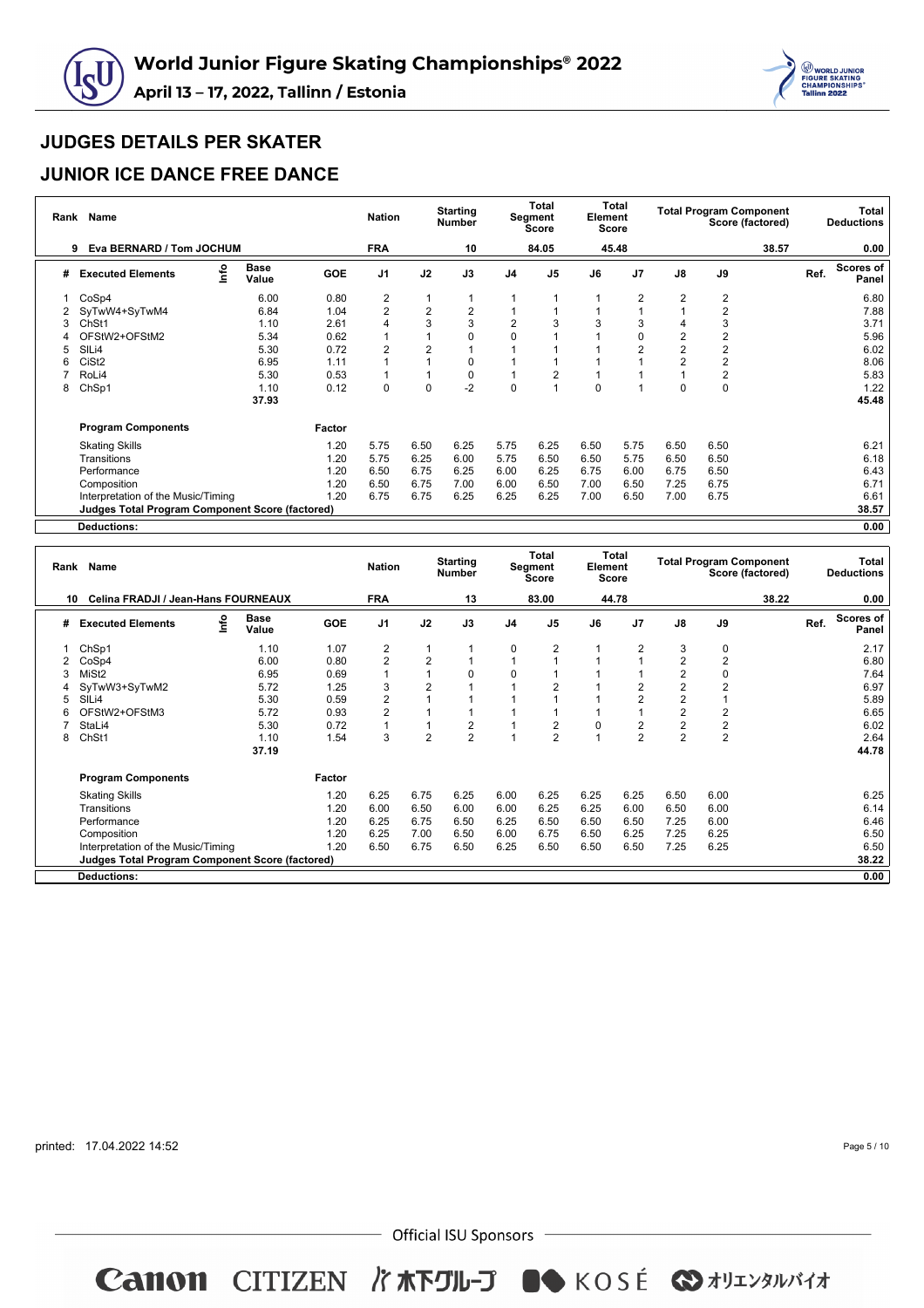



### **JUNIOR ICE DANCE FREE DANCE**

|                | Rank Name                                              |      |                      |            | <b>Nation</b>  |                | <b>Starting</b><br><b>Number</b> |                | <b>Total</b><br>Segment<br><b>Score</b> | Element | Total<br><b>Score</b> |                |                | <b>Total Program Component</b><br>Score (factored) |      | Total<br><b>Deductions</b> |
|----------------|--------------------------------------------------------|------|----------------------|------------|----------------|----------------|----------------------------------|----------------|-----------------------------------------|---------|-----------------------|----------------|----------------|----------------------------------------------------|------|----------------------------|
| 11             | Phebe BEKKER / James HERNANDEZ                         |      |                      |            | <b>GBR</b>     |                | 11                               |                | 81.53                                   |         | 41.91                 |                |                | 39.62                                              |      | 0.00                       |
| #              | <b>Executed Elements</b>                               | info | <b>Base</b><br>Value | <b>GOE</b> | J <sub>1</sub> | J2             | J3                               | J <sub>4</sub> | J <sub>5</sub>                          | J6      | J <sub>7</sub>        | $\mathsf{J}8$  | J9             |                                                    | Ref. | <b>Scores of</b><br>Panel  |
|                | SyTwW3+SyTwM4                                          |      | 6.47                 | 0.62       | 2              |                |                                  | 0              |                                         | 0       |                       |                |                |                                                    |      | 7.09                       |
| $\overline{2}$ | StaLi4                                                 |      | 5.30                 | 0.66       | $\overline{c}$ | $\overline{2}$ | $\overline{2}$                   | 0              |                                         |         |                       | $\overline{2}$ |                |                                                    |      | 5.96                       |
| 3              | ChSt1                                                  |      | 1.10                 | 1.54       | $\overline{c}$ | $\overline{2}$ | $\overline{2}$                   |                |                                         | 2       |                       | $\overline{2}$ |                |                                                    |      | 2.64                       |
|                | CuLi3                                                  |      | 4.55                 | 0.85       | 2              |                | 2                                |                |                                         | 2       | $\overline{2}$        | $\overline{2}$ | 2              |                                                    |      | 5.40                       |
|                | OFStW1+OFStM2                                          |      | 5.09                 | 1.25       | 3              | $\overline{2}$ |                                  |                |                                         |         |                       | 3              | $\overline{2}$ |                                                    |      | 6.34                       |
| 6              | DiSt <sub>2</sub>                                      |      | 6.95                 | 1.25       | $\overline{2}$ | $\overline{2}$ |                                  |                |                                         |         |                       | $\overline{2}$ |                |                                                    |      | 8.20                       |
|                | CoSp1                                                  |      | 3.75                 | 0.48       | $\overline{2}$ |                | 0                                | 0              |                                         |         |                       |                |                |                                                    |      | 4.23                       |
| 8              | ChL <sub>i1</sub>                                      |      | 1.10                 | 0.95       | 1              |                | 0                                |                | $\overline{2}$                          |         |                       | $\overline{2}$ |                |                                                    |      | 2.05                       |
|                |                                                        |      | 34.31                |            |                |                |                                  |                |                                         |         |                       |                |                |                                                    |      | 41.91                      |
|                | <b>Program Components</b>                              |      |                      | Factor     |                |                |                                  |                |                                         |         |                       |                |                |                                                    |      |                            |
|                | <b>Skating Skills</b>                                  |      |                      | 1.20       | 6.50           | 6.75           | 6.25                             | 6.00           | 6.50                                    | 6.50    | 6.50                  | 6.50           | 6.25           |                                                    |      | 6.43                       |
|                | Transitions                                            |      |                      | 1.20       | 6.50           | 6.50           | 6.25                             | 5.75           | 6.50                                    | 6.50    | 6.50                  | 6.25           | 6.00           |                                                    |      | 6.36                       |
|                | Performance                                            |      |                      | 1.20       | 6.75           | 6.75           | 6.50                             | 6.25           | 7.00                                    | 7.00    | 6.50                  | 6.75           | 6.50           |                                                    |      | 6.68                       |
|                | Composition                                            |      |                      | 1.20       | 6.75           | 6.75           | 6.50                             | 6.25           | 7.00                                    | 7.25    | 7.00                  | 7.00           | 6.50           |                                                    |      | 6.79                       |
|                | Interpretation of the Music/Timing                     |      |                      | 1.20       | 6.75           | 6.75           | 6.50                             | 6.25           | 6.75                                    | 7.00    | 6.75                  | 7.00           | 6.75           |                                                    |      | 6.75                       |
|                | <b>Judges Total Program Component Score (factored)</b> |      |                      |            |                |                |                                  |                |                                         |         |                       |                |                |                                                    |      | 39.62                      |
|                | Deductions:                                            |      |                      |            |                |                |                                  |                |                                         |         |                       |                |                |                                                    |      | 0.00                       |

| Rank | Name                                                   |      |                      |            | <b>Nation</b>  |                         | <b>Starting</b><br><b>Number</b> |                | Total<br>Segment<br><b>Score</b> | Element        | <b>Total</b><br><b>Score</b> |                |                         | <b>Total Program Component</b><br>Score (factored) |      | Total<br><b>Deductions</b> |
|------|--------------------------------------------------------|------|----------------------|------------|----------------|-------------------------|----------------------------------|----------------|----------------------------------|----------------|------------------------------|----------------|-------------------------|----------------------------------------------------|------|----------------------------|
|      | Nao KIDA / Masaya MORITA<br>12                         |      |                      |            | JPN            |                         |                                  |                | 80.92                            |                | 44.92                        |                |                         | 36.00                                              |      | 0.00                       |
| #    | <b>Executed Elements</b>                               | Info | <b>Base</b><br>Value | <b>GOE</b> | J <sub>1</sub> | J2                      | J3                               | J <sub>4</sub> | J <sub>5</sub>                   | J6             | J <sub>7</sub>               | $\mathsf{J}8$  | J9                      |                                                    | Ref. | <b>Scores of</b><br>Panel  |
|      | SyTwW4+SyTwM4                                          |      | 6.84                 | 1.25       | $\overline{2}$ |                         | 1                                | 2              | 2                                | $\overline{2}$ | 3                            | $\overline{2}$ |                         |                                                    |      | 8.09                       |
| 2    | CiSt1                                                  |      | 6.45                 | 0.28       |                |                         | $-1$                             | $\Omega$       | 0                                |                | 0                            | $\mathbf 0$    | $\Omega$                |                                                    |      | 6.73                       |
|      | CoSp4                                                  |      | 6.00                 | 0.56       |                |                         |                                  |                |                                  |                |                              | $\overline{2}$ |                         |                                                    |      | 6.56                       |
|      | SILi4                                                  |      | 5.30                 | 0.53       | 3              | 0                       |                                  |                |                                  |                | 2                            |                |                         |                                                    |      | 5.83                       |
| 5    | OFStW2+OFStM3                                          |      | 5.72                 | 1.04       | $\overline{2}$ | $\overline{\mathbf{c}}$ | 0                                | 0              |                                  | 2              |                              | $\overline{2}$ | 2                       |                                                    |      | 6.76                       |
| 6    | Ch <sub>St1</sub>                                      |      | 1.10                 | 1.30       |                | $\overline{2}$          | $\overline{c}$                   |                | $\overline{2}$                   |                | $\overline{2}$               | $\mathbf 0$    | 2                       |                                                    |      | 2.40                       |
|      | RoLi4                                                  |      | 5.30                 | 0.85       | 2              | $\overline{2}$          | $\overline{2}$                   |                |                                  | $\overline{2}$ | $\overline{2}$               | $\overline{2}$ | $\overline{\mathbf{c}}$ |                                                    |      | 6.15                       |
| 8    | ChTw1                                                  |      | 1.10                 | 1.30       | 3              | $\overline{A}$          | $\overline{2}$                   |                |                                  | $\overline{2}$ | $\overline{2}$               | $\mathbf 0$    | $\overline{2}$          |                                                    |      | 2.40                       |
|      |                                                        |      | 37.81                |            |                |                         |                                  |                |                                  |                |                              |                |                         |                                                    |      | 44.92                      |
|      | <b>Program Components</b>                              |      |                      | Factor     |                |                         |                                  |                |                                  |                |                              |                |                         |                                                    |      |                            |
|      | <b>Skating Skills</b>                                  |      |                      | 1.20       | 5.75           | 6.50                    | 6.00                             | 5.50           | 5.75                             | 6.50           | 6.00                         | 6.00           | 6.00                    |                                                    |      | 6.00                       |
|      | Transitions                                            |      |                      | 1.20       | 5.75           | 6.00                    | 5.75                             | 5.25           | 5.75                             | 6.25           | 6.00                         | 5.75           | 5.25                    |                                                    |      | 5.75                       |
|      | Performance                                            |      |                      | 1.20       | 6.25           | 6.25                    | 6.00                             | 5.75           | 6.25                             | 6.25           | 6.25                         | 6.00           | 5.75                    |                                                    |      | 6.11                       |
|      | Composition                                            |      |                      | 1.20       | 6.00           | 6.00                    | 6.25                             | 5.50           | 6.00                             | 6.50           | 6.00                         | 6.00           | 5.75                    |                                                    |      | 6.00                       |
|      | Interpretation of the Music/Timing                     |      |                      | 1.20       | 6.50           | 6.00                    | 6.25                             | 5.75           | 6.00                             | 6.50           | 6.25                         | 6.25           | 5.75                    |                                                    |      | 6.14                       |
|      | <b>Judges Total Program Component Score (factored)</b> |      |                      |            |                |                         |                                  |                |                                  |                |                              |                |                         |                                                    |      | 36.00                      |
|      | <b>Deductions:</b>                                     |      |                      |            |                |                         |                                  |                |                                  |                |                              |                |                         |                                                    |      | 0.00                       |

printed: 17.04.2022 14:52

Page 6 / 10

 $-$  Official ISU Sponsors  $-$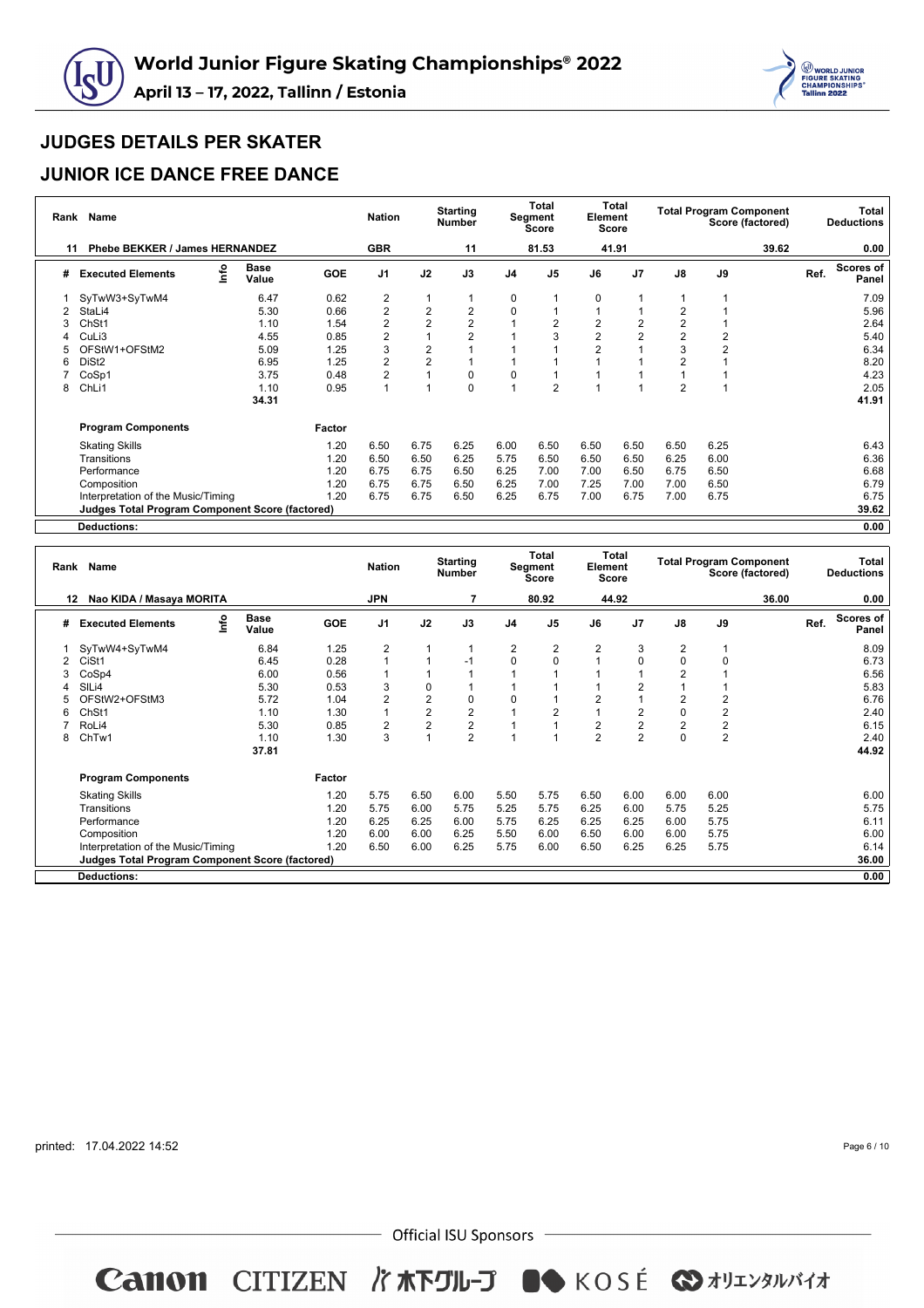



### **JUNIOR ICE DANCE FREE DANCE**

| Rank | <b>Name</b>                                            |                      |            | <b>Nation</b>  |                | <b>Starting</b><br><b>Number</b> |                | Total<br>Segment<br><b>Score</b> | Element | Total<br>Score |                | <b>Total Program Component</b> | Score (factored) |      | Total<br><b>Deductions</b> |
|------|--------------------------------------------------------|----------------------|------------|----------------|----------------|----------------------------------|----------------|----------------------------------|---------|----------------|----------------|--------------------------------|------------------|------|----------------------------|
| 13   | Elizabeth TKACHENKO / Alexei KILIAKOV                  |                      |            | <b>ISR</b>     |                | 8                                |                | 79.84                            |         | 42.64          |                |                                | 37.20            |      | 0.00                       |
| #    | lnfo<br><b>Executed Elements</b>                       | <b>Base</b><br>Value | <b>GOE</b> | J <sub>1</sub> | J2             | J3                               | J <sub>4</sub> | J <sub>5</sub>                   | J6      | J <sub>7</sub> | $\mathsf{J}8$  | J9                             |                  | Ref. | Scores of<br>Panel         |
|      | StaLi4                                                 | 5.30                 | 0.79       | 2              |                | 2                                |                | 2                                |         | 2              | 2              | $\overline{2}$                 |                  |      | 6.09                       |
| 2    | SyTwW4+SyTwM4                                          | 6.84                 | 0.93       |                |                |                                  |                | $\overline{2}$                   |         |                | $\overline{2}$ | $\overline{2}$                 |                  |      | 7.77                       |
| 3    | DiSt1                                                  | 6.45                 | 1.39       |                | $\overline{2}$ |                                  | $\overline{2}$ |                                  |         | $\Omega$       |                | 3                              |                  |      | 7.84                       |
|      | CoSp2                                                  | 4.50                 | 0.56       |                |                | 0                                |                |                                  |         |                |                | $\overline{2}$                 |                  |      | 5.06                       |
|      | SILi4                                                  | 5.30                 | 0.72       |                | $\overline{2}$ |                                  |                |                                  |         | $\overline{2}$ | $\overline{2}$ | 2                              |                  |      | 6.02                       |
|      | ChS <sub>11</sub>                                      | 1.10                 | 0.95       | 0              |                | 0                                |                |                                  |         |                | $\overline{2}$ | $\overline{2}$                 |                  |      | 2.05                       |
|      | OFStW1+OFStM1                                          | 4.84                 | 0.21       | 0              | $\mathbf 0$    | 0                                | 0              |                                  |         | $\Omega$       |                | $\mathbf 2$                    |                  |      | 5.05                       |
| 8    | ChSt1                                                  | 1.10                 | 1.66       | 3              | $\overline{2}$ | 3                                | $\overline{2}$ | $\overline{2}$                   |         |                | $\overline{2}$ | $\overline{c}$                 |                  |      | 2.76                       |
|      |                                                        | 35.43                |            |                |                |                                  |                |                                  |         |                |                |                                |                  |      | 42.64                      |
|      | <b>Program Components</b>                              |                      | Factor     |                |                |                                  |                |                                  |         |                |                |                                |                  |      |                            |
|      | <b>Skating Skills</b>                                  |                      | 1.20       | 5.25           | 6.25           | 6.25                             | 6.50           | 6.25                             | 6.25    | 5.75           | 6.00           | 6.25                           |                  |      | 6.14                       |
|      | Transitions                                            |                      | 1.20       | 5.25           | 6.00           | 6.00                             | 6.25           | 6.25                             | 6.00    | 5.50           | 6.00           | 6.25                           |                  |      | 6.00                       |
|      | Performance                                            |                      | 1.20       | 5.50           | 6.50           | 6.25                             | 6.50           | 6.25                             | 6.25    | 6.00           | 6.50           | 6.00                           |                  |      | 6.25                       |
|      | Composition                                            |                      | 1.20       | 5.50           | 6.50           | 6.50                             | 6.50           | 6.25                             | 6.25    | 6.00           | 6.50           | 6.25                           |                  |      | 6.32                       |
|      | Interpretation of the Music/Timing                     |                      | 1.20       | 5.50           | 6.50           | 6.25                             | 6.50           | 6.25                             | 6.25    | 6.25           | 6.50           | 6.00                           |                  |      | 6.29                       |
|      | <b>Judges Total Program Component Score (factored)</b> |                      |            |                |                |                                  |                |                                  |         |                |                |                                |                  |      | 37.20                      |
|      | <b>Deductions:</b>                                     |                      |            |                |                |                                  |                |                                  |         |                |                |                                |                  |      | 0.00                       |

|   | <b>Name</b><br>Rank                                    |      |                      |            |                |                | <b>Starting</b><br><b>Number</b> | Total<br>Segment<br><b>Score</b> |                | <b>Total</b><br>Element<br>Score |                | <b>Total Program Component</b><br>Score (factored) |                |  | Total<br><b>Deductions</b> |                           |
|---|--------------------------------------------------------|------|----------------------|------------|----------------|----------------|----------------------------------|----------------------------------|----------------|----------------------------------|----------------|----------------------------------------------------|----------------|--|----------------------------|---------------------------|
|   | Olivia OLIVER / Joshua ANDARI<br>14                    |      |                      | <b>POL</b> |                | 5              |                                  | 78.48                            |                | 42.99                            |                |                                                    | 35.49          |  | 0.00                       |                           |
| # | <b>Executed Elements</b>                               | lnfo | <b>Base</b><br>Value | <b>GOE</b> | J <sub>1</sub> | J2             | J3                               | J4                               | J <sub>5</sub> | J6                               | J <sub>7</sub> | J8                                                 | J9             |  | Ref.                       | <b>Scores of</b><br>Panel |
|   | SyTwW4+SyTwM4                                          |      | 6.84                 | 1.25       | 2              |                | 2                                | 2                                |                |                                  | 2              | $\overline{2}$                                     | 2              |  |                            | 8.09                      |
|   | CoSp4                                                  |      | 6.00                 | 0.89       | $\overline{2}$ |                | $\overline{1}$                   |                                  | $\overline{2}$ | 0                                | $\overline{2}$ | $\overline{2}$                                     | $\overline{2}$ |  |                            | 6.89                      |
|   | OFStW1+OFStM1                                          |      | 4.84                 | 0.41       |                | 0              | $\Omega$                         |                                  |                | $\Omega$                         | O              |                                                    |                |  |                            | 5.25                      |
|   | SeSt1                                                  |      | 6.45                 | 0.69       | 2              | 0              |                                  |                                  | $\overline{2}$ | $\Omega$                         | 0              |                                                    |                |  |                            | 7.14                      |
| 5 | SILi4                                                  |      | 5.30                 | 0.26       | 0              |                |                                  |                                  | 0              | 0                                |                |                                                    | 0              |  |                            | 5.56                      |
| 6 | Ch <sub>St1</sub>                                      |      | 1.10                 | 1.07       | 3              |                |                                  |                                  | $\overline{2}$ |                                  |                | $\overline{2}$                                     |                |  |                            | 2.17                      |
|   | StaLi4                                                 |      | 5.30                 | 0.66       | $\overline{2}$ | 0              | $\overline{2}$                   |                                  | $\overline{2}$ |                                  |                | $\overline{2}$                                     |                |  |                            | 5.96                      |
| 8 | ChSI1                                                  |      | 1.10                 | 0.83       | 2              | $\overline{A}$ | $\Omega$                         | $\Omega$                         | $\overline{2}$ | $\Omega$                         | $\overline{2}$ |                                                    |                |  |                            | 1.93                      |
|   |                                                        |      | 36.93                |            |                |                |                                  |                                  |                |                                  |                |                                                    |                |  |                            | 42.99                     |
|   | <b>Program Components</b>                              |      |                      | Factor     |                |                |                                  |                                  |                |                                  |                |                                                    |                |  |                            |                           |
|   | <b>Skating Skills</b>                                  |      |                      | 1.20       | 6.25           | 5.50           | 6.00                             | 5.75                             | 6.25           | 6.00                             | 5.75           | 6.00                                               | 5.75           |  |                            | 5.93                      |
|   | Transitions                                            |      |                      | 1.20       | 5.75           | 5.25           | 5.75                             | 5.50                             | 6.00           | 5.75                             | 5.75           | 6.00                                               | 5.75           |  |                            | 5.75                      |
|   | Performance                                            |      |                      | 1.20       | 6.25           | 5.50           | 6.25                             | 5.75                             | 6.00           | 6.00                             | 6.00           | 6.25                                               | 5.75           |  |                            | 6.00                      |
|   | Composition                                            |      |                      | 1.20       | 6.25           | 5.50           | 6.25                             | 5.50                             | 6.00           | 6.00                             | 6.00           | 6.25                                               | 6.00           |  |                            | 6.00                      |
|   | Interpretation of the Music/Timing                     |      |                      | 1.20       | 6.50           | 5.50           | 6.00                             | 5.75                             | 5.75           | 6.00                             | 5.75           | 6.25                                               | 5.75           |  |                            | 5.89                      |
|   | <b>Judges Total Program Component Score (factored)</b> |      |                      |            |                |                |                                  |                                  |                |                                  |                |                                                    |                |  |                            | 35.49                     |
|   | <b>Deductions:</b>                                     |      |                      |            |                |                |                                  |                                  |                |                                  |                |                                                    |                |  |                            | 0.00                      |

printed: 17.04.2022 14:52

Page 7 / 10

 $-$  Official ISU Sponsors  $-$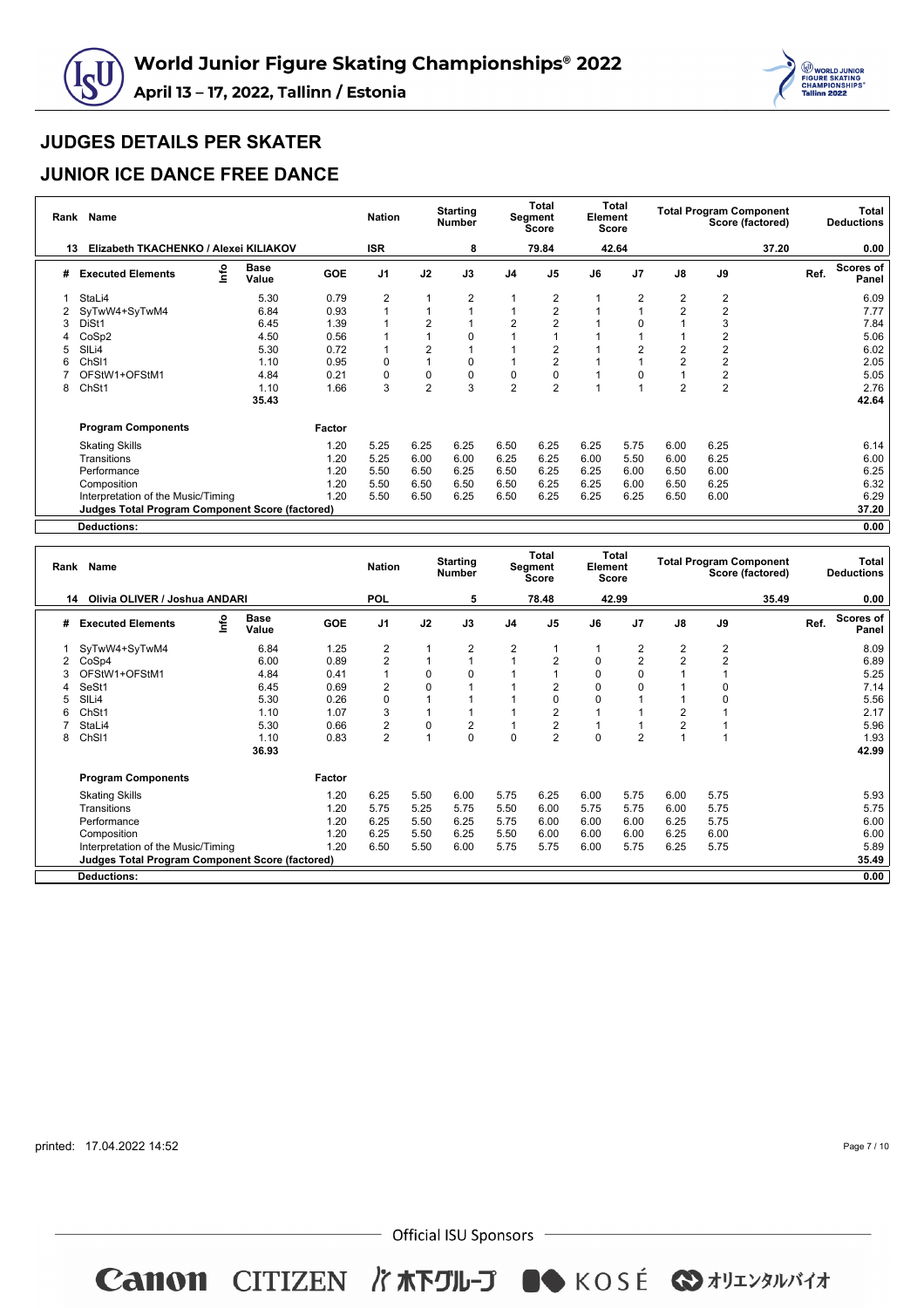



### **JUNIOR ICE DANCE FREE DANCE**

|    | Rank Name                                              | <b>Nation</b>        |            | <b>Starting</b><br><b>Number</b> |          | Total<br>Segment<br><b>Score</b> |                | Total<br>Element<br><b>Score</b> |      | <b>Total Program Component</b><br>Score (factored) |                |                  | Total<br><b>Deductions</b> |      |                    |
|----|--------------------------------------------------------|----------------------|------------|----------------------------------|----------|----------------------------------|----------------|----------------------------------|------|----------------------------------------------------|----------------|------------------|----------------------------|------|--------------------|
| 15 | Tatjana BUNINA / Ivan KUZNETSOV                        |                      |            | <b>EST</b>                       |          | 3                                |                | 77.06                            |      | 41.01                                              |                |                  | 36.05                      |      | 0.00               |
| #  | lnfo<br><b>Executed Elements</b>                       | <b>Base</b><br>Value | <b>GOE</b> | J <sub>1</sub>                   | J2       | J3                               | J <sub>4</sub> | J <sub>5</sub>                   | J6   | J <sub>7</sub>                                     | $\mathsf{J}8$  | J9               |                            | Ref. | Scores of<br>Panel |
|    | StaLi3                                                 | 4.55                 | 1.11       | 3                                |          | 3                                | 2              | 3                                | 2    | 2                                                  | 3              | $\overline{2}$   |                            |      | 5.66               |
|    | OFStW1+OFStM2                                          | 5.09                 | 0.93       | 2                                |          |                                  |                | $\overline{2}$                   |      |                                                    |                | $\overline{2}$   |                            |      | 6.02               |
| 3  | SeSt1                                                  | 6.45                 | 0.83       | 3                                |          | 0                                |                |                                  | O    | $\Omega$                                           |                | $\overline{2}$   |                            |      | 7.28               |
|    | SyTwW4+SyTwM3                                          | 6.47                 | $-0.31$    | 2                                | $-1$     | -1                               | $-1$           |                                  | $-1$ | $\Omega$                                           | 0              | 0                |                            |      | 6.16               |
| 5  | CoSp4                                                  | 6.00                 | 0.16       | $\overline{2}$                   | $\Omega$ | $-1$                             |                | -1                               | $-1$ |                                                    |                |                  |                            |      | 6.16               |
|    | RoLi3                                                  | 4.55                 | 0.72       | 3                                |          |                                  | $\overline{2}$ | $\overline{2}$                   |      |                                                    | $\overline{2}$ | 2                |                            |      | 5.27               |
|    | Ch <sub>St1</sub>                                      | 1.10                 | 1.07       | 3                                |          |                                  |                | $\overline{2}$                   |      |                                                    |                | $\boldsymbol{2}$ |                            |      | 2.17               |
| 8  | ChSI1                                                  | 1.10                 | 1.19       | 3                                | 0        | 0                                |                | $\overline{2}$                   |      | 2                                                  | $\overline{2}$ | $\overline{2}$   |                            |      | 2.29               |
|    |                                                        | 35.31                |            |                                  |          |                                  |                |                                  |      |                                                    |                |                  |                            |      | 41.01              |
|    | <b>Program Components</b>                              |                      | Factor     |                                  |          |                                  |                |                                  |      |                                                    |                |                  |                            |      |                    |
|    | <b>Skating Skills</b>                                  |                      | 1.20       | 6.25                             | 6.00     | 5.75                             | 6.50           | 5.75                             | 5.50 | 6.25                                               | 6.00           | 6.00             |                            |      | 6.00               |
|    | Transitions                                            |                      | 1.20       | 6.50                             | 5.50     | 5.75                             | 6.25           | 5.75                             | 5.75 | 6.00                                               | 5.75           | 5.75             |                            |      | 5.86               |
|    | Performance                                            |                      | 1.20       | 6.75                             | 5.75     | 6.00                             | 6.50           | 5.75                             | 5.75 | 6.00                                               | 6.25           | 5.75             |                            |      | 6.00               |
|    | Composition                                            |                      | 1.20       | 6.50                             | 5.75     | 6.00                             | 6.50           | 6.00                             | 6.00 | 6.25                                               | 6.00           | 6.25             |                            |      | 6.14               |
|    | Interpretation of the Music/Timing                     |                      | 1.20       | 6.75                             | 5.75     | 6.00                             | 6.50           | 5.75                             | 6.00 | 6.00                                               | 6.00           | 6.00             |                            |      | 6.04               |
|    | <b>Judges Total Program Component Score (factored)</b> |                      |            |                                  |          |                                  |                |                                  |      |                                                    |                |                  |                            |      | 36.05              |
|    | Deductions:                                            |                      |            |                                  |          |                                  |                |                                  |      |                                                    |                |                  |                            |      | 0.00               |

| Rank | Name                                                   |     |                      |        | <b>Nation</b>  |                | <b>Starting</b><br><b>Number</b> |                | Total<br>Segment<br>Score | Element | Total<br><b>Score</b> |                |      | <b>Total Program Component</b><br>Score (factored) |      | Total<br><b>Deductions</b> |
|------|--------------------------------------------------------|-----|----------------------|--------|----------------|----------------|----------------------------------|----------------|---------------------------|---------|-----------------------|----------------|------|----------------------------------------------------|------|----------------------------|
| 16   | Giorgia GALIMBERTI / Matteo Libasse MANDELLI           |     |                      |        | <b>ITA</b>     |                | 6                                |                | 75.71                     |         | 41.28                 |                |      | 34.43                                              |      | 0.00                       |
| #    | <b>Executed Elements</b>                               | r۴o | <b>Base</b><br>Value | GOE    | J <sub>1</sub> | J2             | J3                               | J <sub>4</sub> | J <sub>5</sub>            | J6      | J <sub>7</sub>        | $\mathsf{J}8$  | J9   |                                                    | Ref. | <b>Scores of</b><br>Panel  |
|      | ChSp1                                                  |     | 1.10                 | 1.07   | 0              |                | 1                                |                | 2                         |         | 2                     | $\overline{2}$ |      |                                                    |      | 2.17                       |
|      | MiSt <sub>2</sub>                                      |     | 6.95                 | 0.69   |                |                | 0                                | 0              | $\overline{2}$            | O       | 0                     | $\overline{2}$ |      |                                                    |      | 7.64                       |
|      | CoSp4                                                  |     | 6.00                 | 0.48   | 2              |                | 0                                |                | 0                         |         |                       |                |      |                                                    |      | 6.48                       |
| 4    | ChSt1                                                  |     | 1.10                 | 0.71   | $\overline{2}$ | $\Omega$       | 0                                |                |                           |         |                       |                |      |                                                    |      | 1.81                       |
| 5    | SILi4                                                  |     | 5.30                 | 0.46   |                |                |                                  |                | $\overline{2}$            |         |                       |                |      |                                                    |      | 5.76                       |
| 6    | OFStW2+OFStM1                                          |     | 5.09                 | 0.10   | $\Omega$       | $\mathbf 0$    | 0                                | 0              | 0                         |         | 0                     |                | 0    |                                                    |      | 5.19                       |
|      | SyTwW3+SyTwM4                                          |     | 6.47                 | 0.00   | 0              | 0              | $\mathbf 0$                      | 0              | $\mathbf 0$               | -1      | 0                     |                | 0    |                                                    |      | 6.47                       |
| 8    | RoLi4                                                  |     | 5.30                 | 0.46   | $\Omega$       | $\overline{A}$ | $\overline{A}$                   |                |                           |         |                       | $\overline{2}$ |      |                                                    |      | 5.76                       |
|      |                                                        |     | 37.31                |        |                |                |                                  |                |                           |         |                       |                |      |                                                    |      | 41.28                      |
|      | <b>Program Components</b>                              |     |                      | Factor |                |                |                                  |                |                           |         |                       |                |      |                                                    |      |                            |
|      | <b>Skating Skills</b>                                  |     |                      | 1.20   | 5.25           | 6.00           | 5.75                             | 5.25           | 5.75                      | 6.00    | 5.50                  | 5.75           | 5.75 |                                                    |      | 5.68                       |
|      | Transitions                                            |     |                      | 1.20   | 5.25           | 5.50           | 5.50                             | 5.25           | 5.75                      | 6.00    | 5.50                  | 5.75           | 5.50 |                                                    |      | 5.54                       |
|      | Performance                                            |     |                      | 1.20   | 5.75           | 5.75           | 5.75                             | 5.50           | 5.75                      | 6.00    | 6.00                  | 6.00           | 5.50 |                                                    |      | 5.79                       |
|      | Composition                                            |     |                      | 1.20   | 5.50           | 5.75           | 5.75                             | 5.25           | 6.00                      | 6.25    | 6.00                  | 6.25           | 5.75 |                                                    |      | 5.86                       |
|      | Interpretation of the Music/Timing                     |     |                      | 1.20   | 5.25           | 5.75           | 6.00                             | 5.50           | 5.75                      | 6.25    | 6.00                  | 6.25           | 5.50 |                                                    |      | 5.82                       |
|      | <b>Judges Total Program Component Score (factored)</b> |     |                      |        |                |                |                                  |                |                           |         |                       |                |      |                                                    |      | 34.43                      |
|      | Deductions:                                            |     |                      |        |                |                |                                  |                |                           |         |                       |                |      |                                                    |      | 0.00                       |

printed: 17.04.2022 14:52

Page 8 / 10

 $-$  Official ISU Sponsors  $-$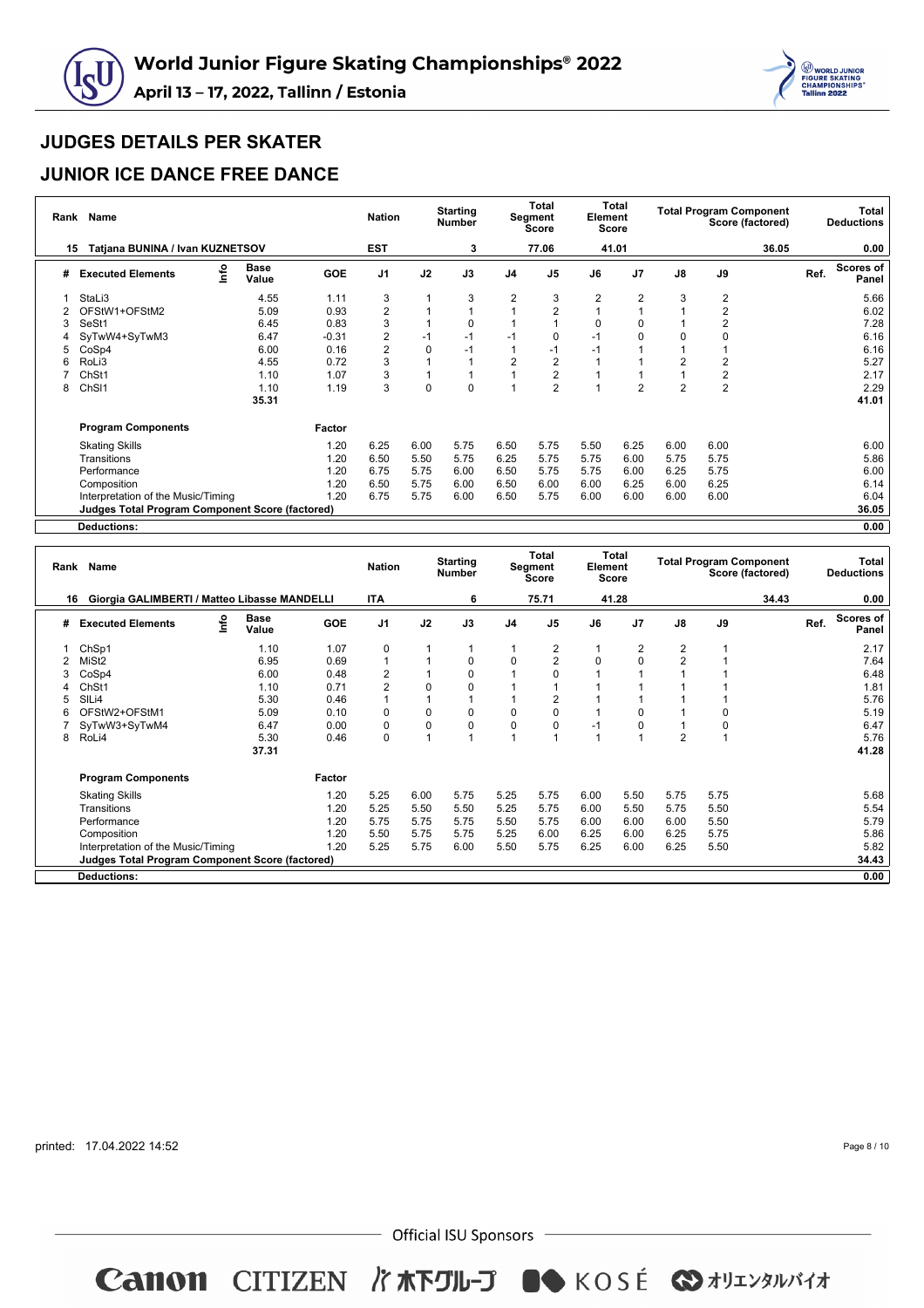



### **JUNIOR ICE DANCE FREE DANCE**

|    | Rank Name                                              |                      |            |                | <b>Starting</b><br><b>Number</b> |      | <b>Total</b><br>Segment<br><b>Score</b> |                | Total<br>Element<br>Score |                |                |                | <b>Total Program Component</b><br>Score (factored) | Total<br><b>Deductions</b> |                    |  |
|----|--------------------------------------------------------|----------------------|------------|----------------|----------------------------------|------|-----------------------------------------|----------------|---------------------------|----------------|----------------|----------------|----------------------------------------------------|----------------------------|--------------------|--|
| 17 | Mariia PINCHUK / Mykyta POGORIELOV                     |                      |            | <b>UKR</b>     |                                  | 9    |                                         | 74.44          |                           | 37.27          |                |                | 37.17                                              |                            | 0.00               |  |
| #  | lnfo<br><b>Executed Elements</b>                       | <b>Base</b><br>Value | <b>GOE</b> | J <sub>1</sub> | J2                               | J3   | J <sub>4</sub>                          | J <sub>5</sub> | J6                        | J <sub>7</sub> | J8             | J9             |                                                    | Ref.                       | Scores of<br>Panel |  |
|    | SyTwW1+SyTwM4                                          | 5.84                 | $-0.62$    | 2              | $-1$                             | $-1$ | -1                                      | 0              | $-2$                      | -1             | $-1$           | $-1$           |                                                    |                            | 5.22               |  |
| 2  | CiSt1                                                  | 6.45                 | 0.97       | 2              |                                  | 0    | 2                                       |                |                           | $\mathbf 0$    | 1              |                |                                                    |                            | 7.42               |  |
|    | RoLi4                                                  | 5.30                 | 1.05       | 3              | $\overline{2}$                   |      | $\overline{2}$                          |                |                           | $\overline{2}$ | 3              | $\overline{2}$ |                                                    |                            | 6.35               |  |
|    | CoSp2                                                  | 4.50                 | 0.80       | 2              |                                  |      |                                         |                |                           | $\overline{2}$ | $\overline{2}$ | 2              |                                                    |                            | 5.30               |  |
| 5  | SIL <sub>i4</sub>                                      | 5.30                 | 0.46       | 2              |                                  |      |                                         |                |                           |                | $\Omega$       |                |                                                    |                            | 5.76               |  |
|    | OFStW1+OFStM1                                          | 4.84                 | 0.21       | 2              | 0                                | 0    |                                         | 0              | $\Omega$                  |                |                | 0              |                                                    |                            | 5.05               |  |
|    | ChL <sub>i1</sub>                                      | 1.10                 | 1.07       | 3              |                                  |      |                                         |                | $\Omega$                  |                | $\overline{2}$ | $\overline{c}$ |                                                    |                            | 2.17               |  |
| 8  | ChSt                                                   | 0.00                 | 0.00       |                |                                  |      |                                         |                |                           |                |                |                |                                                    |                            | 0.00               |  |
|    |                                                        | 33.33                |            |                |                                  |      |                                         |                |                           |                |                |                |                                                    |                            | 37.27              |  |
|    | <b>Program Components</b>                              |                      | Factor     |                |                                  |      |                                         |                |                           |                |                |                |                                                    |                            |                    |  |
|    | <b>Skating Skills</b>                                  |                      | 1.20       | 6.50           | 6.25                             | 6.00 | 6.75                                    | 5.75           | 6.25                      | 5.75           | 6.25           | 6.25           |                                                    |                            | 6.18               |  |
|    | Transitions                                            |                      | 1.20       | 6.50           | 6.00                             | 5.75 | 6.50                                    | 5.75           | 6.25                      | 5.75           | 6.25           | 6.00           |                                                    |                            | 6.07               |  |
|    | Performance                                            |                      | 1.20       | 6.50           | 6.00                             | 6.00 | 6.75                                    | 6.00           | 6.00                      | 6.00           | 6.25           | 6.25           |                                                    |                            | 6.14               |  |
|    | Composition                                            |                      | 1.20       | 6.75           | 6.00                             | 6.00 | 6.75                                    | 6.00           | 6.50                      | 5.75           | 6.50           | 6.25           |                                                    |                            | 6.29               |  |
|    | Interpretation of the Music/Timing                     |                      | 1.20       | 7.00           | 5.75                             | 6.25 | 6.75                                    | 6.00           | 6.25                      | 6.00           | 6.50           | 6.25           |                                                    |                            | 6.29               |  |
|    | <b>Judges Total Program Component Score (factored)</b> |                      |            |                |                                  |      |                                         |                |                           |                |                |                |                                                    |                            | 37.17              |  |
|    | <b>Deductions:</b>                                     |                      |            |                |                                  |      |                                         |                |                           |                |                |                |                                                    |                            | 0.00               |  |

| Rank | Name                                                   | <b>Nation</b> |                      | <b>Starting</b><br><b>Number</b> | Total<br>Segment<br><b>Score</b> |             | Total<br>Element<br>Score |                | <b>Total Program Component</b><br>Score (factored) |          |          | Total<br><b>Deductions</b> |      |       |      |                    |
|------|--------------------------------------------------------|---------------|----------------------|----------------------------------|----------------------------------|-------------|---------------------------|----------------|----------------------------------------------------|----------|----------|----------------------------|------|-------|------|--------------------|
|      | Yulia LEBEDEVA-BITADZE / Dmitri PARKHOMENKO<br>18      |               |                      |                                  | <b>GEO</b>                       |             |                           |                | 72.80                                              |          | 39.82    |                            |      | 32.98 |      | 0.00               |
| #    | <b>Executed Elements</b>                               | lnfo          | <b>Base</b><br>Value | <b>GOE</b>                       | J <sub>1</sub>                   | J2          | J3                        | J <sub>4</sub> | J <sub>5</sub>                                     | J6       | J7       | $\mathsf{J}8$              | J9   |       | Ref. | Scores of<br>Panel |
|      | OFStW2+OFStM3                                          |               | 5.72                 | 0.21                             | 1                                | 0           | 0                         | 0              |                                                    | $\Omega$ | $\Omega$ | $\mathbf 0$                |      |       |      | 5.93               |
|      | Ch <sub>SI1</sub>                                      |               | 1.10                 | 0.83                             |                                  | 0           | $\overline{2}$            |                |                                                    | 0        |          | $\overline{2}$             |      |       |      | 1.93               |
|      | SILi4+CuLi3                                            |               | 9.85                 | 1.18                             |                                  | 0           | $\overline{2}$            |                |                                                    |          |          |                            |      |       |      | 11.03              |
|      | SyTwW3+SyTwM3                                          |               | 6.10                 | 0.31                             | 2                                | $\mathbf 0$ | $\mathbf 0$               |                | $\Omega$                                           | 0        | 0        |                            |      |       |      | 6.41               |
|      | SeSt2                                                  |               | 6.95                 | 0.00                             | 0                                | $\mathbf 0$ | $\mathbf 0$               |                | $\Omega$                                           | 0        | $-1$     | 0                          | 0    |       |      | 6.95               |
|      | CoSp4                                                  |               | 6.00                 | 0.00                             | $\Omega$                         | 0           |                           | $\Omega$       | $\Omega$                                           | 0        | 0        | $\mathbf 0$                | 0    |       |      | 6.00               |
|      | ChSt1                                                  |               | 1.10                 | 0.47                             | $\overline{2}$                   | 0           |                           |                | $\Omega$                                           |          | 0        | $\mathbf 0$                |      |       |      | 1.57               |
|      |                                                        |               | 36.82                |                                  |                                  |             |                           |                |                                                    |          |          |                            |      |       |      | 39.82              |
|      | <b>Program Components</b>                              |               |                      | Factor                           |                                  |             |                           |                |                                                    |          |          |                            |      |       |      |                    |
|      | <b>Skating Skills</b>                                  |               |                      | 1.20                             | 5.25                             | 5.00        | 5.50                      | 5.75           | 5.25                                               | 5.50     | 5.50     | 5.50                       | 5.50 |       |      | 5.43               |
|      | Transitions                                            |               |                      | 1.20                             | 5.25                             | 4.75        | 5.50                      | 5.50           | 5.25                                               | 5.50     | 5.00     | 5.25                       | 5.25 |       |      | 5.29               |
|      | Performance                                            |               |                      | 1.20                             | 5.50                             | 5.00        | 5.75                      | 5.75           | 5.50                                               | 5.50     | 5.50     | 5.50                       | 5.50 |       |      | 5.54               |
|      | Composition                                            |               |                      | 1.20                             | 5.50                             | 5.00        | 6.00                      | 5.50           | 5.50                                               | 5.75     | 5.25     | 6.00                       | 5.75 |       |      | 5.61               |
|      | Interpretation of the Music/Timing                     |               |                      | 1.20                             | 5.50                             | 4.75        | 6.00                      | 5.75           | 5.25                                               | 5.75     | 5.25     | 5.75                       | 6.00 |       |      | 5.61               |
|      | <b>Judges Total Program Component Score (factored)</b> |               |                      |                                  |                                  |             |                           |                |                                                    |          |          |                            |      |       |      | 32.98              |
|      | <b>Deductions:</b>                                     |               |                      |                                  |                                  |             |                           |                |                                                    |          |          |                            |      |       |      | 0.00               |

printed: 17.04.2022 14:52

Page 9 / 10

 $-$  Official ISU Sponsors  $-$